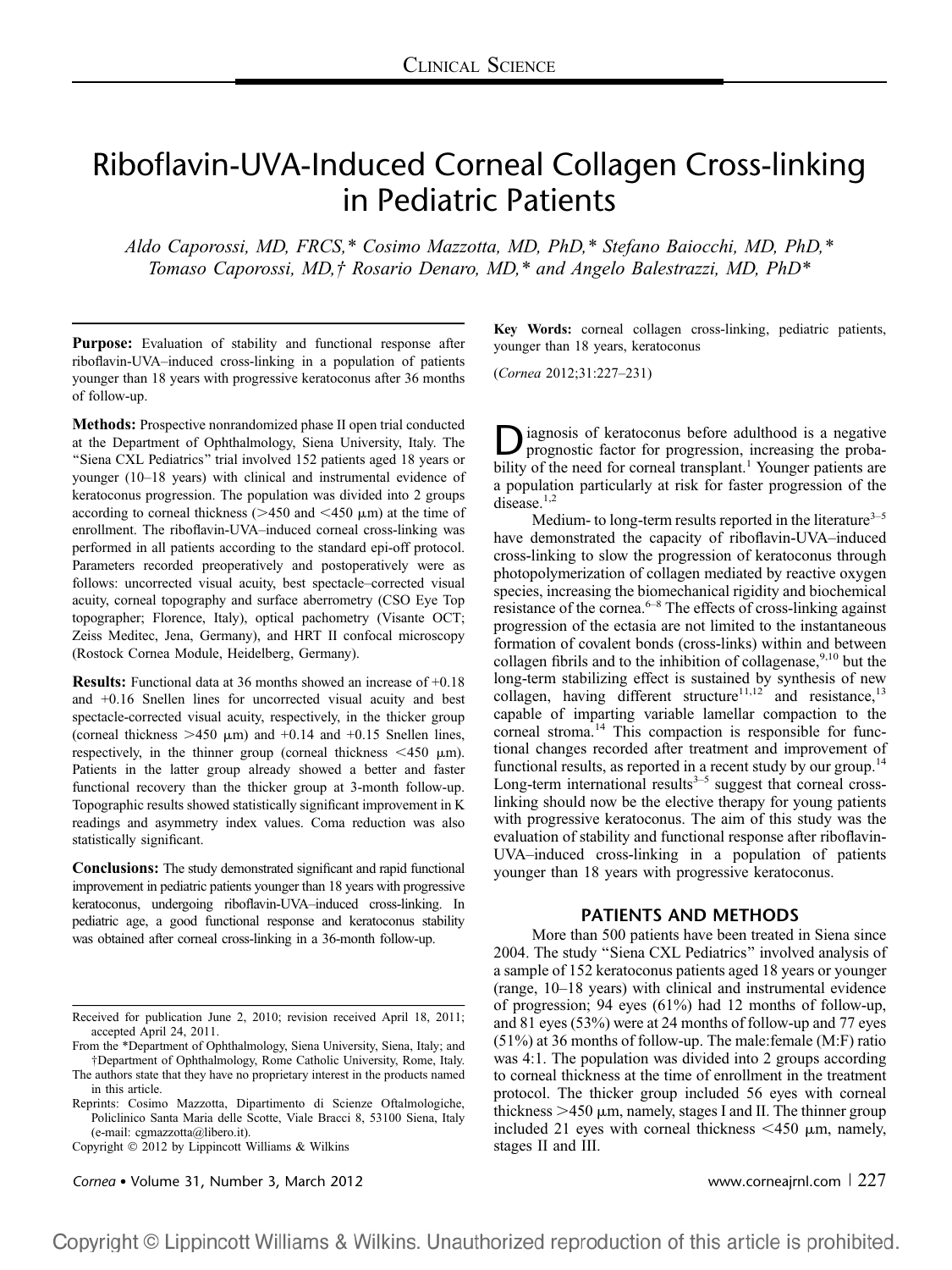#### Inclusion Criteria

The patients were enrolled between September 2006 and September 2009. Patients 18 years and under (range 10–18 years) with clinically and instrumentally documented keratoconus progression in the last 3 months were enrolled in the treatment protocol. The parameters taken to indicate that keratoconus was progressive were at least 2 of the following: uncorrected visual acuity (UCVA)/best spectacle-corrected visual acuity (BSCVA) deterioration  $\geq 1$  Snellen line, Sph/Cyl increase  $>0.50$  diopters (D), Kave (average) increase  $>0.50$ D, topographic surface asymmetry index (SAI)/symmetry index (SI) increase  $>0.50$  D, reduction in corneal thickness (thinnest point)  $\geq 10 \mu m$ , biomicroscopic and confocal microscopic evidence of clear cornea (absence of scar and Vogt striae), and clinical refractive instability that could not be corrected optically by spectacles or contact lenses.

#### Surgical Technique

The surgical procedure of corneal cross-linking induced by riboflavin and UVA was performed in all pediatric patients according to our protocol<sup>3</sup>: premedication with 2% pilocarpine in the eye to be treated 30 minutes before the operation, topical anesthesia with 4% lidocaine 15 minutes before the operation, verification of the energy of the solid-state UVA source (Caporossi, Baiocchi, Mazzotta VEGA X-linker; Costruzione Strumenti Oftalmici, Florence, Italy) at 3 mW/cm<sup>2</sup> (range, 2.7– 3.2 mW/cm<sup>2</sup> on power meter), placing the patient under the operating microscope and inserting a lid speculum with closed valves, opening a disposable 0.1% riboflavin–20% dextran solution (Ricrolin; Sooft, Montegiorgio, Italy), marking the epithelium with a Thornton marker in the area to treat (diameter, 9 mm) and removing the epithelium with a blunt metal spatula, 10 minutes corneal soaking in 0.1% riboflavin– 20% dextran solution before the start of UVA irradiation, irradiation of the 8-mm corneal area 6 times for 5 minutes each time (total 30 minutes), instillation of riboflavin–dextran solution after each 5-minute irradiation and every 2 to 3 minutes during UVA irradiation, washing the eye surface with balanced saline solution and instillation of 2 to 4 drops of ofloxacin and cyclopentolate at the end of the procedure, and dressing the eye with a therapeutic soft corneal lens for 4 days. No adjunctive sedation was required before the procedure, and all children were able to tolerate the treatment. Sometimes, the presence of a parent (generally the mother) was needed in the operating room to effectively reduce the patient's anxiety.

#### Follow-up and Assessment Criteria

Follow-up of patients varied from a minimum of 3 months to a maximum of 48 months. Seventy-seven eyes (51%) or 152 had a follow-up of more than 36 months. Data were acquired at various stages of follow-up: preoperative assessment (treatment day), assessment on the fourth day on removal of the therapeutic contact lens, and clinical and instrumental assessment 1 month and 3, 6, 12, 24, and 36 months after the operation. The following parameters were recorded: UCVA, BSCVA, topographic indices of symmetry, such as SAI and SI by CSO Eye Top topographer (CSO, Florence, Italy), aberrometric surface indices (coma value) by CSO Eye Top topographer, optical pachometry by Visante OCT

(Zeiss Meditec, Jena, Germany), and confocal microscopy (HRT II) by Rostock Cornea Module (Heidelberg, Germany).

### RESULTS

Regarding the incidence of keratoconus in patients younger than 18 years in our series, we found an M:F ratio of 4:1, which differs from epidemiological findings in the literature of 2:1 M:F ratio.<sup>15,16</sup> We did not find any statistically significant differences in incidence of the pathology between the right eye and left eye.

In the thicker group patients (corneal thickness  $>450 \mu m$ ), the UCVA collected at 12, 24, and 36 postoperative months showed an increase of  $+0.22$  ( $P = 0.0018$ ),  $+0.2$  ( $P = 0.0021$ ) and  $+0.18$  ( $P = 0.002$ ) Snellen lines, respectively. BSCVA showed a gain of  $+0.19$  ( $P = 0.0018$ ),  $+0.17$  ( $P = 0.0029$ ), and +0.16 ( $P = 0.0045$ ) Snellen lines after 12, 24, and 36 months, respectively (Fig. 1A).

In the thinner group patients (corneal thickness  $\leq 450 \,\mu m$ ), the UCVA showed an increase of  $+0.16$  ( $P = 0.0021$ ),  $+0.13$  $(P = 0.0019)$ , and  $+0.14 (P = 0.0023)$  Snellen lines at 12, 24, and 36 months of follow-up, respectively. BSCVA showed a gain of  $+0.17$  ( $P = 0.0031$ ),  $+0.17$  ( $P = 0.0033$ ), and  $+0.15$  $(P = 0.0051)$  Snellen lines after 12, 24, and 36 months, respectively (Fig. 1B).

Patients in the thinner group already showed a significantly faster functional recovery than the thicker group at the 3-month follow-up (+0.05 Snellen lines on average) (Fig. 2) The thicker group (patients aged 18 years or younger with corneal thickness  $>450 \mu m$ , stages I–II) showed a statistically significant reduction in Kmin value of  $-0.49$  D (P = 0.0041),  $-0.38$  D ( $P = 0.0031$ ), and  $-0.42$  D ( $P = 0.0023$ ) at 12, 24, and 36 months of follow-up, respectively; a statistically significant reduction in Kmax value was recorded during the follow-up by a mean of  $-0.43$  D ( $P = 0.0068$ ),  $-0.84$  D (P = 0.0052), and  $-0.76$  D (P = 0.0071) at 12, 24, and 36 months, respectively; Kave reduction was also statistically significant by a mean of  $-0.46$  D ( $P = 0.0051$ ),  $-0.60$  D (P = 0.0046), and  $-0.58$  D (P = 0.0038) at 12, 24, and 36 months after treatment (Fig. 3A).

The thinner group (patients with corneal thickness  $<$ 450  $\mu$ m, stages II–III) showed a statistically significant reduction in Kmin values by a mean of  $-0.49$  ( $P = 0.008$ ),  $-0.61$  D (P = 0.0054), and  $-0.58$  D (P = 0.0079) at 12, 24, and 36 months of follow-up, respectively; Kmax value showed a statistically significant reduction by a mean of  $-0.41$  D (P = 0.0022) at 12 months,  $-0.71$  D (P = 0.0059) at 24 months, and  $-0.61$  D ( $P = 0.0048$ ) at 36 months. Kave values at 12, 24, and 36 months of follow-up were also statistically significant and reduced by a mean of  $-0.45$  D (P)  $= 0.0048$ ,  $-0.66$  D (P = 0.0069), and  $-0.60$  D (P = 0.0051), respectively (Fig. 3B).

In the thicker group, the SAI was significantly improved by a mean of  $-0.70$  D ( $P = 0.0048$ ),  $-0.73$  D ( $P = 0.0043$ ), and  $-0.72$  D ( $P = 0.0041$ ) at 12, 24, and 36 months, respectively; topographic SI showed a statistically nonsignificant reduction by a mean of  $-0.04$  D ( $P = 0.09$ ),  $-0.17$  D ( $P = 0.07$ ), and  $-0.13$  ( $P = 0.018$ ) at 12, 24, and 36 months, respectively (Fig. 4A).

228 <sup>|</sup> www.corneajrnl.com q 2012 Lippincott Williams & Wilkins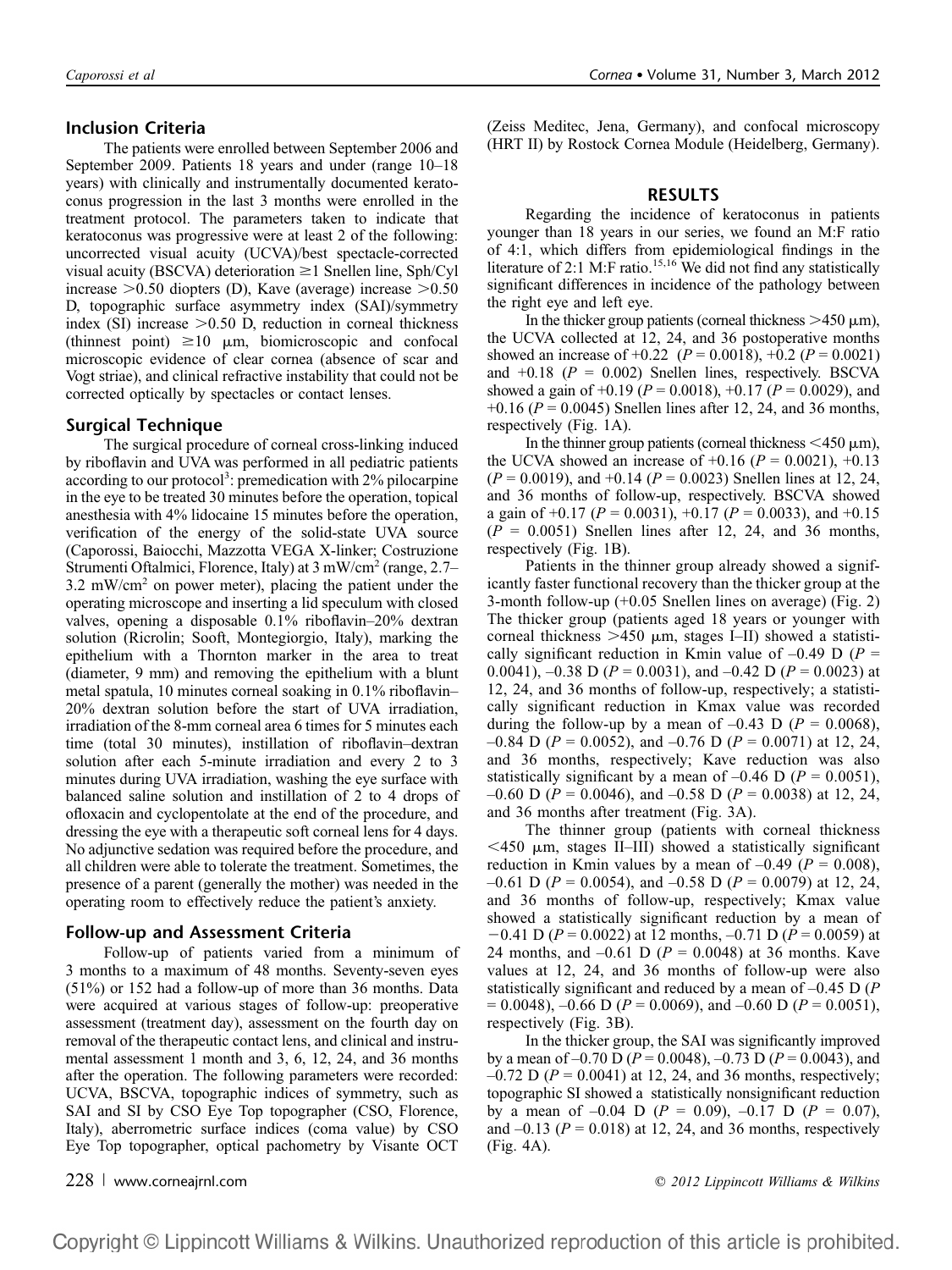

FIGURE 1. In the thicker group, UCVA (A, continuous line) and BSCVA (A, dotted line) gained a mean of +0.18 and +0.16 Snellen lines, respectively, after 36 months of follow-up. In the thinner group, UCVA (B, continuous line) and BSCVA (B, dotted line) improved by a mean of +0.14 and +0.15 Snellen lines at 36 months of follow-up, respectively. Irrespective of preoperative corneal thickness, functional improvement was statistically significant in both groups without significant differences in gained lines. Final visual acuity was better in the thicker group because of the earlier stage of keratoconus at the time of enrollment in the treatment protocol.

he thinner group showed a statistically significant reduction in the SAI by a mean of  $-0.74$  D ( $P = 0.0039$ ),  $-0.76$  D ( $P = 0.0044$ ), and  $-0.69$  D ( $P = 0.0089$ ) at 12, 24, and 36 months after treatment, respectively. Topographic SI showed a statistically nonsignificant reduction by a mean of  $-0.11$  D (P = 0.070),  $-0.13$  D (P = 0.059), and  $-0.06$  D (P = 0.065) at 12, 24, and 36 months of follow-up, respectively (Fig. 4B). Coma values showed a statistically significant reduction since the first postoperative 3 months in both groups, from 1.63 to 1.08  $\mu$ m (P = 0.0048) at 36 months in the thicker group (Fig. 5A) and from 1.74 to 1.29  $\mu$ m ( $P = 0.0071$ ) at 36 months in the thinner group (Fig. 5B).

#### **CONCLUSIONS**

The results of the Siena CXL Pediatrics study demonstrated significant and rapid functional improvement (average, +0.15 Snellen lines) in patients younger than 18



**UCVA-BSCVA (Gain at 3 months)** 

FIGURE 2. Comparative refractive results of UCVA (left) and BSCVA (right) between the 2 groups [thicker ( $>450 \mu m$ ) and thinner ( $<$ 450  $\mu$ m)] recorded at the third postoperative month showed a faster recovery (+0.5 Snellen lines on average) in the thinner group likely related to the relatively increased crosslinking percentage with faster coma value improvements.

years with progressive keratoconus undergoing riboflavin-UVA–induced cross-linking. No adverse events (infections or scars) were recorded in this pediatric series. Transient corneal edema with glare disability in the first postoperative 4 to 6 weeks was present in 55% of patients (without a statistically significant visual loss) and was well managed with topical preservative-free steroids (fluorometholone drops, tapered 3 times a day for 4–6 weeks). A slight to moderate haze (stromal hyperdensity)<sup>12</sup> occurred in 9.8% of patients without negatively influencing visual acuity. Analysis of the 2 groups showed that at 3-month follow-up, functional recovery was already faster, by an average of +0.5 Snellen lines in UCVA and BSCVA, in patients with corneal thickness  $\leq 450 \mu m$ (thinner group) than in those with corneal thickness  $>450 \mu m$ (thicker group). At the third month of follow-up, indeed, the reduction of coma values was double in the thinner group patients than that in the thicker group patients, becoming superimposable along the follow-up. At 36 months of followup, there was not a statistically significant difference in coma value improvement between the 2 groups.

The faster functional response in patients with lower corneal thickness seems to be reasonably explained by early coma value improvements, probably because of the relatively higher percentage of cross-linked tissue. Patients with greater corneal thickness improved slower but at 36 months of followup, the gain of functional data was a mean of +1.5 Snellen lines in BSCVA and +1.6 Snellen lines in UCVA without statistically significant differences between the 2 groups. Final visual acuity (UCVA and BSCVA) was better in the thicker group because of the earlier stage of keratoconus at the time of enrollment. However, the poorer final visual acuity in the thinner group patients was well explained by their more advanced stage of keratoconus at the time of inclusion in the treatment protocol.

As demonstrated in the literature,<sup>14</sup> it is impossible to predict the exact distribution of cross-links in the cornea and the geometric redistribution of newly formed collagen.<sup>12</sup> The recovery process is therefore variable and random whatever the

 $\degree$  2012 Lippincott Williams & Wilkins www.corneajrnl.com | 229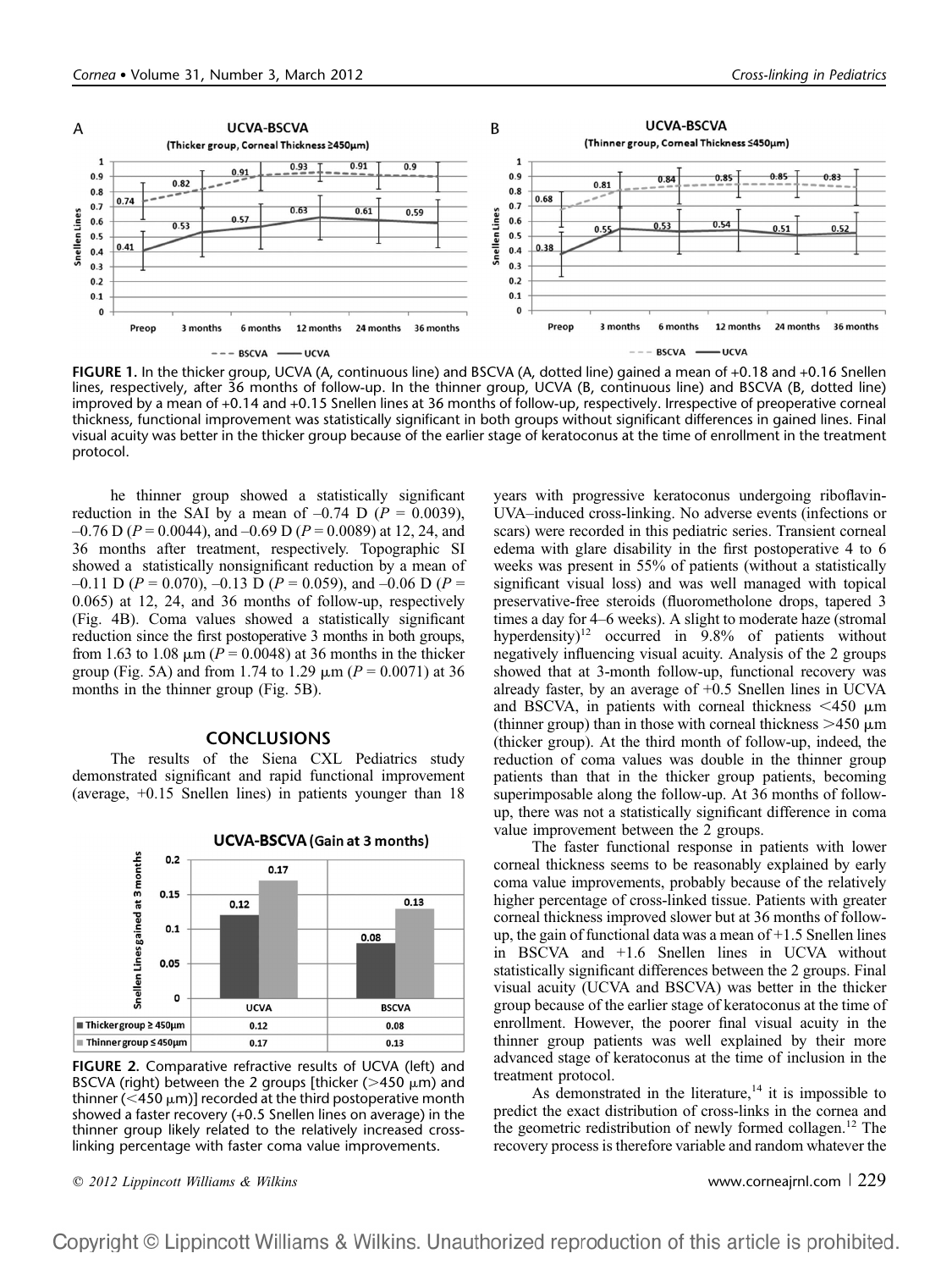

**FIGURE 3.** Topographic results after cross-linking in pediatric patients. Patients younger than 18 years with corneal thickness  $>$ 450  $\mu$ m (thicker group) (A) and patients with corneal thickness  $<$ 450  $\mu$ m (thinner group) (B) showed a statistically significant reduction in all K reading values at 36 months of follow-up. Kmin (inferior continuous line) was reduced by a mean of –0.42 D and –0.69 D, respectively; Kmax (superior dotted line) by a mean of –0.58 and –0.69 D, respectively; Kave (intermediate large dotted line) by a mean of –0.76 and –0.68 D at 36 months of follow-up, without statistically significant differences between the 2 groups.

initial corneal thickness or age of the patient. With regard to functional results, the response in terms of visual improvement in these young patients was statistically significant in the whole population and in the 2 groups. As a consequence of corneal flattening and lamellar compaction after crosslinking,<sup>14</sup> mean variations in K readings and topographic SIs were also statistically significant in our series. The improvement in topographic indices reflects improved corneal symmetry because of recentering of the corneal apex (push-up effect), as recently demonstrated in the literature.<sup>14</sup> Topographic indices recorded in the 2 groups showed a statistically significant mean reduction of maximum K reading and corneal surface asymmetry values.

This study demonstrates the effective capacity of corneal cross-linking to slow the progression of keratoconus in pediatric patients aged 18 years or younger, improving functional performance in 80% of patients 3 years after the operation, irrespective of preoperative corneal thickness. In a small percentage of pediatric cases (4.6%), a worsening of functional and instrumental (topographic and pachometic) data was observed during the follow-up, reasonably explained by the higher aggressiveness and progressiveness of keratoconus in pediatric patients because of genetic and other environmental factors.<sup>1,15</sup>

The results of this study suggest that riboflavin-UVA– induced cross-linking stabilized the progression of keratoconus in all cases and led to functional improvement in UCVA, BSCVA, SAI, and coma values in 80% of cases, with statistically significant results. These outcomes lead us to the preliminary conclusion that corneal cross-linking should



FIGURE 4. Topographic SI modifications after cross-linking in pediatric patients. Surface anterior index (SAI, continuous line) in the thicker group (A, continuous line) was significantly improved at 36 months of follow-up by a mean of –0.72 D and in the thinner group (B, continuous line) by a mean of –0.69 D; topographic SI reduction showed a statistically nonsignificant reduction in both groups 36 months after treatment, respectively, by a mean of –0.13 D (A, dotted line) and –0.32 D (B, dotted line).

 $230$  | www.corneajrnl.com  $\degree$  2012 Lippincott Williams & Wilkins